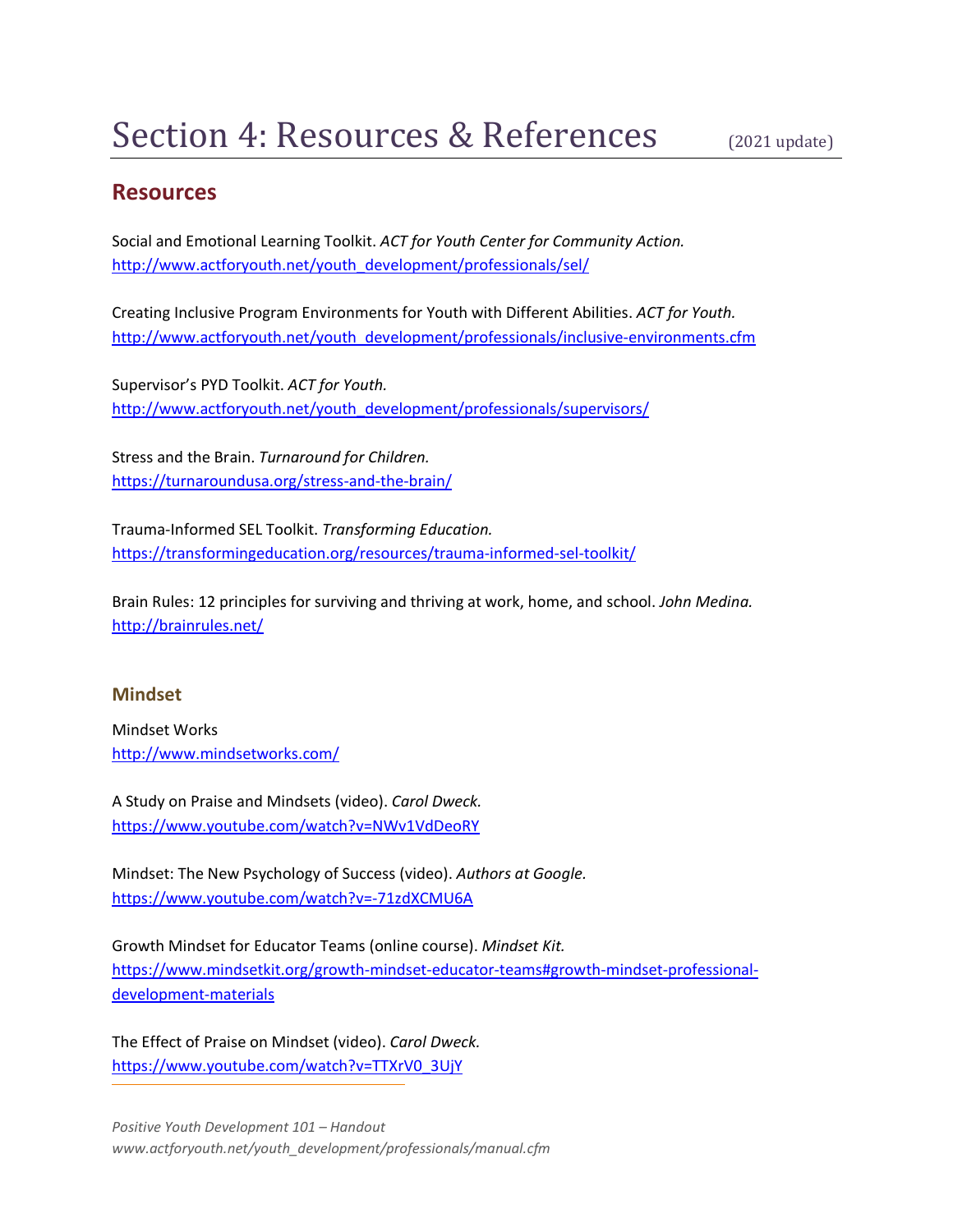Growth Mindset and Why It Matters. *What Kids Can Do.* http://whatkidscando.org/resources/spec\_growthmindset.html

Encouraging Growth Mindsets. *ACT for Youth*. http://actforyouth.net/resources/pm/pm\_encourage-mindset\_0516.pdf

#### **Learning and Motivation**

Ned's GR8 8 (video and resources). *What Kids Can Do*. http://www.howyouthlearn.org/research\_conditions\_of\_learning.html#GR88

The Motivation Equation (manual). *What Kids Can Do*. http://www.howyouthlearn.org/educator\_resources\_motivationequation.html

How Youth Learn. *What Kids Can Do.* http://www.howyouthlearn.org

Active Learning. *University of Minnesota Center for Teaching and Learning.* http://www1.umn.edu/ohr/teachlearn/resources/active/

Incorporating Technology into Out-Of-School Time Programs. *Child Trends.* http://www.childtrends.org/?publications=incorporating-technology-into-out-of-school-time-programs

### **Service-Learning and Project-Based Learning**

Service-Learning. *National Youth Leadership Council* http://www.nylc.org

Project-Based Learning. *Edutopia.* http://www.edutopia.org/project-based-learning

### **Group Activities / Team-building Activities**

Jim Cain's Raccoon Circles http://www.teamworkandteamplay.com/resources/new\_rc\_document\_2011\_final.pdf

Diversity and Dialogue http://www.diversityanddialogue.org.uk/files/communication\_activities\_0.pdf

*Positive Youth Development 101 – Handout www.actforyouth.net/youth\_development/professionals/manual.cfm*